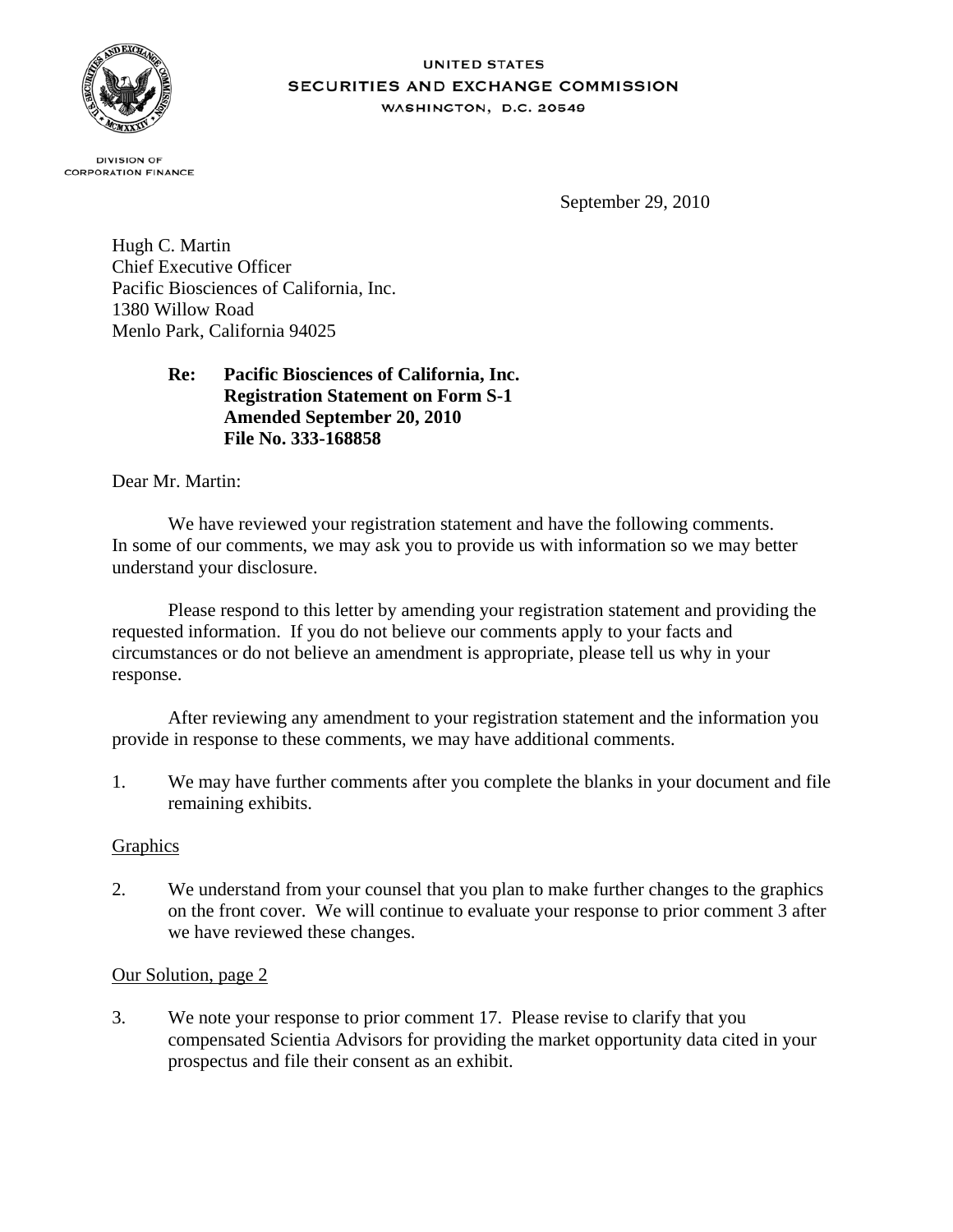Hugh C. Martin Pacific Biosciences of California, Inc. September 29, 2010 Page 2

## SMRT Sequencing Advantages, page 3

## Ability to observe and capture kinetic information, page 4

4. We note your response to prior comment 21. It remains unclear from your disclosure how your technology allows for structural variation analysis, such as methylation analysis, to be conducted at the same time as sequencing analysis, and why first and second generation sequencers are unable to accomplish structural variation analysis. We do note, however, that the article you provided us from *Nature Methods* entitled "Direct detection of DNA methylation during single-molecule, real-time sequencing" indicates that this ability is a product of your SMRT technology being able to measure the duration of the fluorescence pulses and the interval between successive pulses and from this information you are able to determine the methylation status of certain nucleotides. If true, please explain your system works in identifying structural variation in clear, everyday terms. Also make clear why first and second generation sequencers are unable to acquire this information.

### Risk Factors, page 10

### We may encounter difficulties in managing our growth..., page 14

5. We note your response to prior comment 28. Please tell us how you have determined "that all seven limited production release customers [are expected to] accept such instruments after testing is completed and will ultimately accept the commercial release version."

### Dilution, page 32

6. We note that you have added the disclosure as to how the percentage of shares owned by existing and new investors would be affected if the over-allotment option is exercised in full. Please continue to expand your disclosure in the paragraph that follows the table at the bottom of page 32 to address how the numbers, amounts and average price per share information would change if the over-allotment option is exercised in full as requested by prior comment 40.

### Management's Discussion and Analysis of Financial Condition…, page 36

### Results of Operations, page 46

7. We note that you have included the loss from operations and net losses in each table that precedes your discussion of each of the periods presented. Please also include separately captioned paragraphs which discuss and analyze your loss from operations and net losses for each of the periods presented.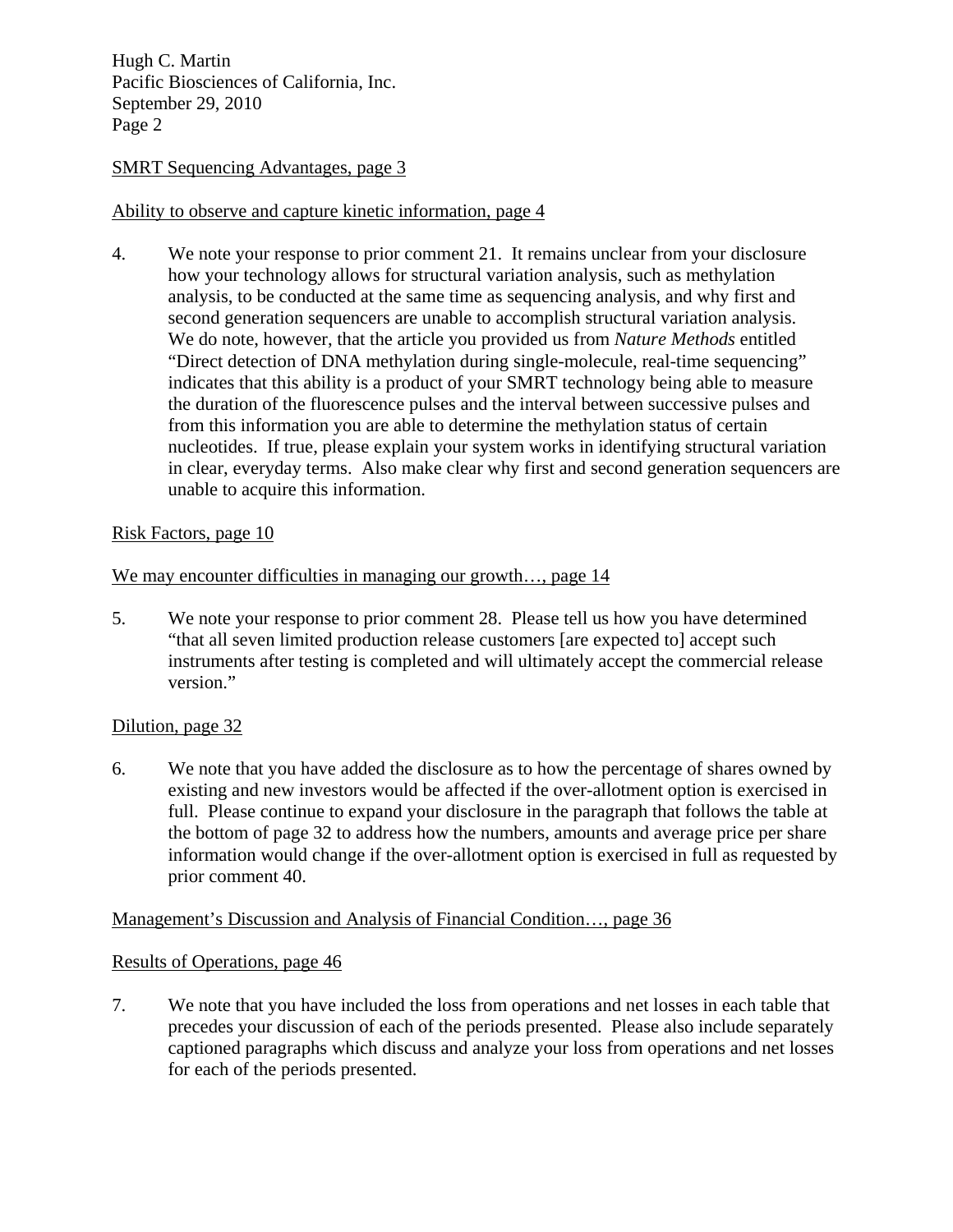Hugh C. Martin Pacific Biosciences of California, Inc. September 29, 2010 Page 3

### Backlog, page 66

8. We note your response to prior comment 58. Please revise to clarify the reason why you do not expect to recognize revenue on any orders prior to the end of your fiscal year.

#### Intellectual Property, page 68

9. Regarding your response to prior comment 60, please revise your disclosure in this section to clarify that the terms of the government march-in rights are not exclusive to your license with Cornell University.

#### Peer Group, page 80

10. We reissue prior comment 65, as it remains unclear from your revised disclosure the extent to which compensation paid for each component and in the aggregate deviates from the applicable compensation benchmark. Specifically, we note your disclosure in the penultimate paragraph on page 81, which indicates that "[y]our total cash compensation generally compares near or below the competitive range, both in aggregate compensation and relative to the individual compensation elements." Please revise your disclosure to indicate clearly whether each component (cash and non-cash) of compensation paid to each named executive officer, as reported in the summary compensation table, fell within the targeted benchmark, and if not, clarify the reasons why.

#### Components of Our Executive Compensation Program, page 81

11. We reissue prior comment 66 in part. It is unclear from your revised disclosure what "individual skills" and "performance contributions" by your named executive officers other than Mr. Phillips were considered in determining base salaries. If your determination of base salary instead is based solely on a review of comparative salary and benchmarking information, please revise your disclosure to clarify.

### Certain Relationships and Related Party Transactions, page 98

12. Please expand your disclosure in response to prior comment 69 to provide all information required by Regulation S-K Item 404(a), including the basis upon which Gen-Probe Incorporated is a related party and the approximate dollar amount involved in the transaction.

We urge all persons who are responsible for the accuracy and adequacy of the disclosure in the filing to be certain that the filing includes the information the Securities Act of 1933 and all applicable Securities Act rules require. Since the company and its management are in possession of all facts relating to a company's disclosure, they are responsible for the accuracy and adequacy of the disclosures they have made.